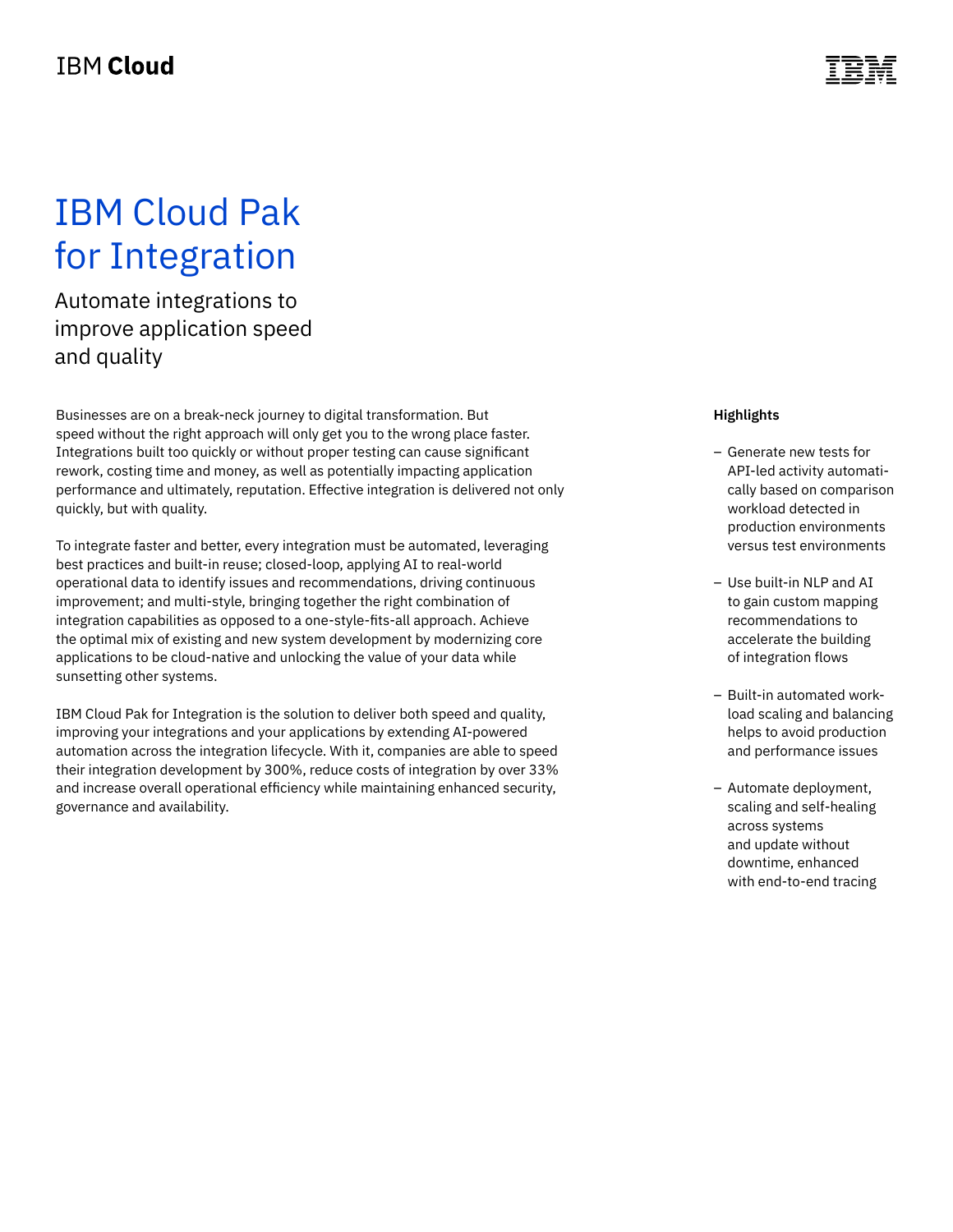### **Benefits**

#### **Accelerate development through automation, powered by AI**

Use built-in AI to accelerate integration development by 50% – 300%2. IBM Cloud Pak for Integration comes with everything your developers need to speed delivery.Low-code/no-code integration tooling leverages built-in natural language processing (NLP) and AI to offer smarter mapping outcomes. Robotic Process Automation (RPA) connectivity to automate integrations with legacy apps, automated API test generation, pre-built smart connectors, and a common, shareable asset repository to enable reuse.

#### **Improve integration quality with continuous feedback based**

**on real-world data.** IBM Cloud Pak for Integration leverages operational data specific to your company to train the embedded AI that automates integration work. This closed-loop approach provides flow and field mapping recommendations, creates smarter API test cases and helps uncover inefficiencies in your current environment.

#### **Increase efficiency and reduce costs by employing multiple integration styles and approaches.**

To address increasing complexity and drive down costs in hybrid IT environments, multiple styles of integration are needed. From creating app integration flows and exposing the work for reuse via an API to having continuous backend availability for updates using business critical messaging, this multi-style integration is a key feature of IBM Cloud Pak for integration. with the industry's most complete set of capabilities in a single platform, helping you avoid the multiple licensing fees that accompany other vendor offerings.

#### **Lower risk and improve workload and integration operations with DMZ-deployable security.**

IBM Cloud Pak for Integration provides proven DMZ and hybrid cloud-ready security and performance with a gateway that hasn't been hacked in 15+ years. Delivers robust performance with over 30,000 transactions per second and includes resiliency and autoscaling to improve operations for integration admins. Companies can demonstrate adherence to security and compliance policies and identify deployment, operations and security issues as they happen, providing data to feed AI for future best practices and asset protection.

Improve workload and operational efficiency through AI-powered automation while reducing risk with processing mining and robotic process automation (RPA) capabilities, helping you discover anomalies across integrations and extending integrations to otherwise unreachable assets. With built-in automated workload scaling, balancing and self-healing, you'll also experience up to five-nines application availability and throughput optimization.<sup>3</sup>

IBM Cloud Pak for Integration captures deployment, operation and security issues as they happen, reducing the time taken to identify the root cause and simplifying the steps that prevent potential adherence to security and compliance policies across all integration assets.

# 300%

increase in integration speed with IBM Cloud Pak for Integration

## 33%

reduction in integration costs with IBM Cloud Pak for Integration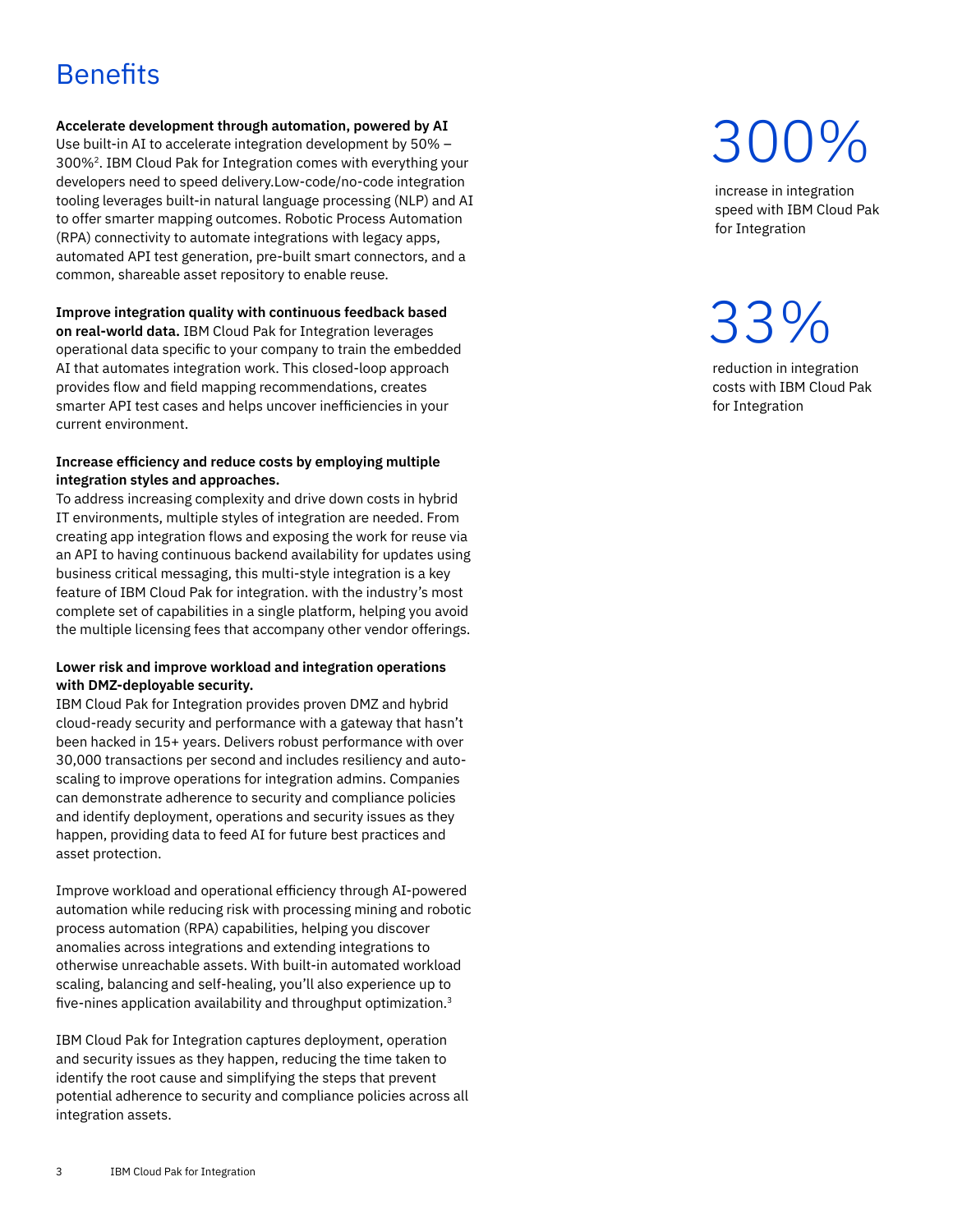### **Capabilities**

IBM Cloud Pak for Integration is a complete hybrid integration platform, including the optimal mix of traditional and modern integration styles and embeds AI and automation.

#### **API management**

Unlock business data and assets as APIs.

**Application integration** Connect your cloud and on-premises applications.

**Event streaming** Deliver real-time Kafka event interaction.

**Enterprise messaging** Deliver messages reliably with enterprise-grade messaging.

#### **High-speed data transfer**

Drive faster data transport across essentially any cloud in a security-rich environment.

#### **End-to-end security**

Control access to vital resources wherever they are.

### Deployment options

Run your integration software more easily virtually anywhere—through containers supported by Red Hat® OpenShift® software on IBM Cloud®, on essentially any existing infrastructure on premises or through private and public clouds. Use the capabilities you need with a fully modular approach that's designed to be easy to consume.

As a part of the IBM Automation platform, IBM Cloud Pak for Integration includes containerized IBM middleware and common software services for development and management on top of a common integration layer.



*Figure 1:* IBM Cloud Pak for Integration marketecture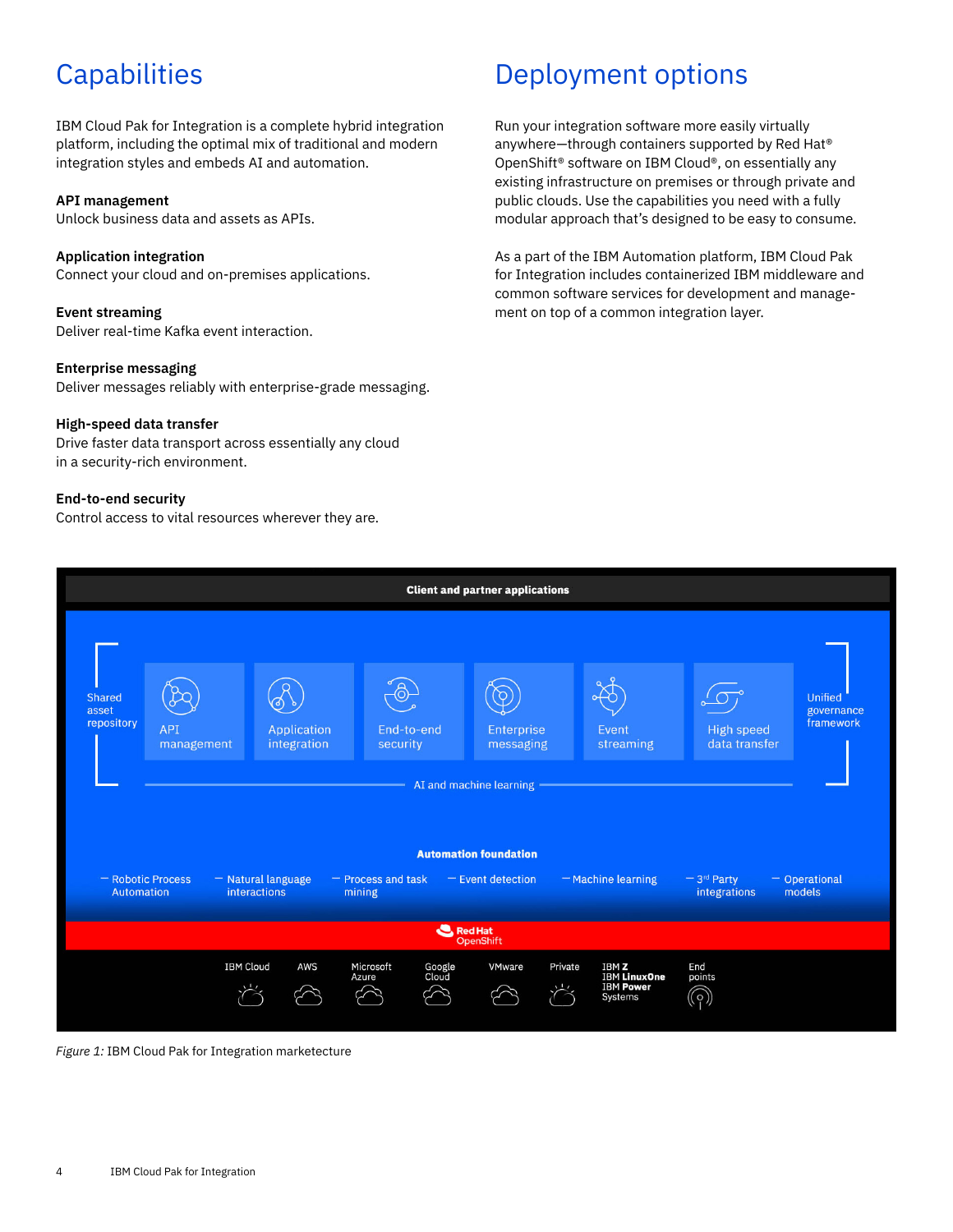### Security and support

Companies are more connected to the outside world than ever before. IBM Cloud Pak for Integration helps your organization reduce exposure to business and security risks while adhering to compliance policies. Using IBM proprietary assessment tools and industry best practices, our technical specialists help formulate an identity and access management (IAM) strategy based on your current and future business requirements. Take advantage of full software stack support and ongoing security, compliance and version compatibility.

### IBM Cloud Pak for Integration Features and benefits

| <b>Features</b>                    | <b>Benefits</b>                                                                                                                                                                                                                                                                            |
|------------------------------------|--------------------------------------------------------------------------------------------------------------------------------------------------------------------------------------------------------------------------------------------------------------------------------------------|
| Low-code<br>and no-code<br>tooling | Increase productivity, reduce time<br>to market. Helps ensure that a wider set of<br>roles has the ability to easily apply AI through<br>a no-code approach to create intelligent<br>business solutions.                                                                                   |
| AI mapping<br>assist               | Integrate applications and data faster,<br>more easily and with greater accuracy.<br>Uses semantic analysis and AI algorithms<br>to suggest mappings, designed to make<br>the hardest part of integration simpler.                                                                         |
| Connectors<br>catalog              | Connect everything, virtually anywhere.<br>Prebuilt, security-rich intelligent connectors,<br>including RPA, for scraping key details from<br>existing applications, enabling effective<br>connectivity on premises or in the cloud.                                                       |
| Design<br>and asset<br>repository  | Build and deploy reusable integrations.<br>Reuse established and previously written<br>applications to speed development.                                                                                                                                                                  |
| Security-rich<br>gateway           | <b>Enforce security consistently</b><br>without external security solutions.<br>Integrate, control and optimize delivery<br>of workloads across multiple channels<br>in a security-rich environment, including<br>mobile, API, web, service-oriented<br>architecture (SOA), B2B and cloud. |

### Summary

IBM Cloud Pak for Integration delivers a modern, agile approach to integration, extending AI-powered automation across the integration lifecycle to improve both the speed and quality of integration development. With it, we've seen companies speed their integration development by 300%, reduce their costs of integration by over 33% and increase their overall operational efficiency while maintaining enhanced security, governance and availability.<sup>2</sup>

Provide your employees with access to the data they need to make better business decisions and drive new engagement models and personalized omnichannel experiences for your customers.

IBM Cloud Pak for Integration is part of IBM Automation, a set of shared automation services that help you get insight into how your processes run, visualize hotspots and bottlenecks, and use financial impact information to prioritize which issues to address first.

### For more information

To learn more about IBM Cloud Pak for Integration, please contact your IBM representative or IBM Business Partner, or visit [ibm.com/cloud/cloud-pak-for-integration](http://ibm.com/cloud/cloud-pak-for-integration).

### Why IBM?

IBM Cloud offers the most open and secure public cloud for business with a next-generation hybrid cloud platform, advanced data and AI capabilities, and deep enterprise expertise across 20 industries.

We offer full stack cloud platforms with over 170 products and services covering data, containers, AI, the Internet of Things (IoT) and blockchain. To learn more, visit [ibm.com/cloud](https://www.ibm.com/cloud).